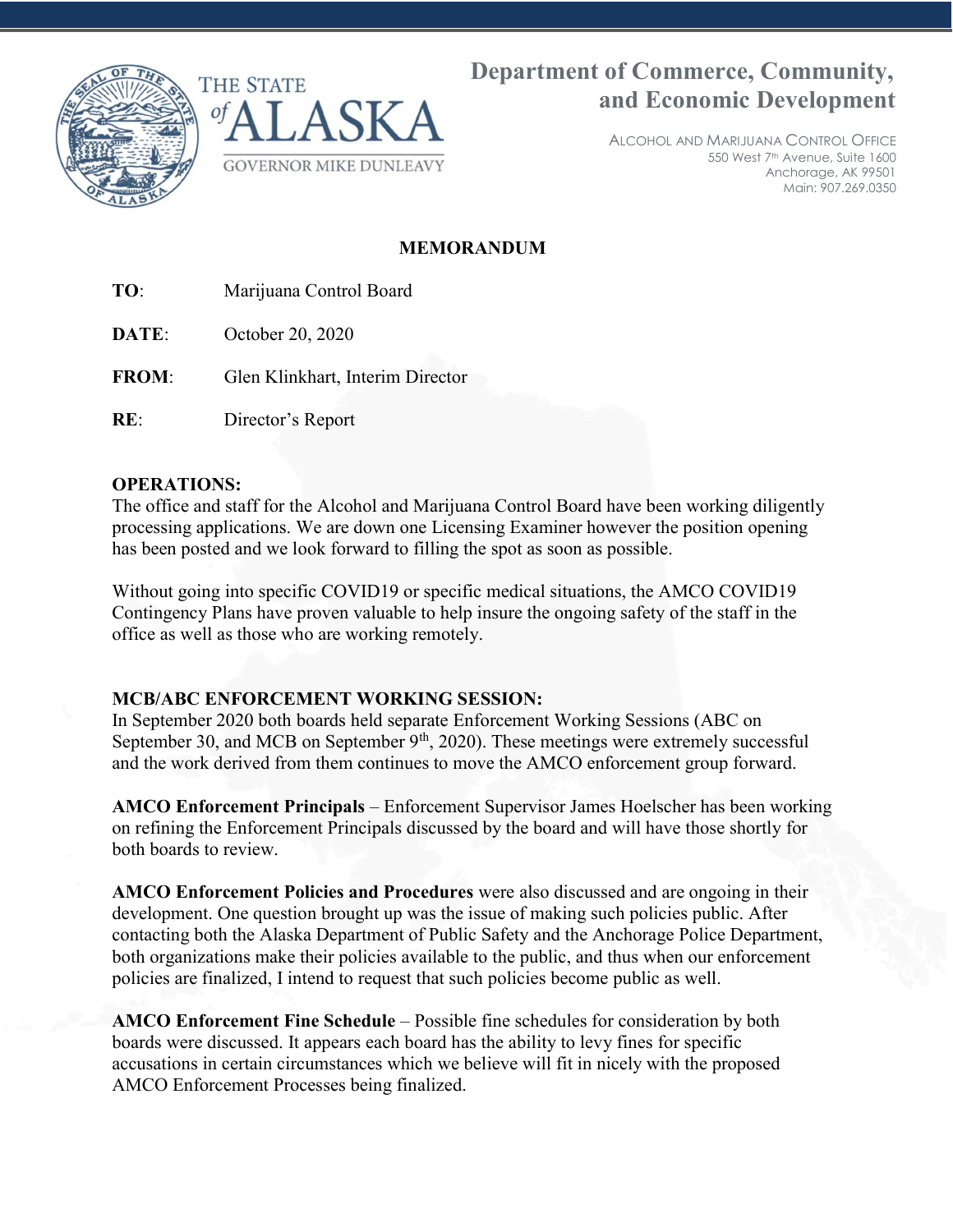## AMCO Enforcement Process -

The marijuana regulations are just different enough from the alcohol statutes and regulations that some minor changes to the AMCO Enforcement Processes are being made. These are not large changes, but they are enough that two separate charts were necessary to help communicate the entire scope of the process. Additionally, there may need to be some additional regulatory changes for consideration by the board to help keep the process fair and moving forward, however these will be brought forth at another meeting or special working session.

## WORKING GROUPS:

## Transportation - Hubbing/Layovers

AMCO enforcement is currently working with the industry to test the layover option in METRC to see if how well the option works for licensees and product transporters. The results are pending and will be provided to the board when they become available.

## Working Group: Enforcement – Fine Schedules

From the MBC Enforcement Working Sessions in September, a working group was delegated to look into resurrecting a reasonable Fine Schedule to present to the board. After working with MCB members Lt. Christopher Jaime and member Casey Dschaak a public working group session was set for October 22, 2020. As the meeting is after the deadline for my Director's report, I will update the board verbally as to the progress made during the October  $22<sup>nd</sup>$  working group meeting.

## MARIJUNANA CONTROL BOARD 2021 CALENDER:

Here are the proposed ABC/MCB 2021 calendar meeting dates for your review.

### January 2021

ABC January 5<sup>th</sup>, 2021, Juneau, Alaska\* Consideration by MCB Chair MCB January  $6^{th}$  – January 7<sup>th</sup>, 2021, Juneau, Alaska\* Consideration by MCB Chair

#### March 2021

ABC March 30<sup>th</sup>, 2021, Anchorage, Alaska MCB March  $31st$  – April  $1<sup>st</sup>$ , 2021, Anchorage, Alaska

### June 2021

ABC June 8<sup>th</sup>, 2021, Fairbanks, Alaska MCB June  $9^{th}$  – June  $10^{th}$ , 2021, Fairbanks, Alaska

### August 2021

ABC August 17<sup>th</sup>, 2021, Nome, Alaska MCB August  $18^{th}$  – August  $19^{th}$ , 2021, Nome, Alaska

## October 2021

ABC October 26<sup>th</sup>, 2021, Anchorage, Alaska MCB October 27<sup>th</sup> – October 28<sup>th</sup>, 2021, Anchorage, Alaska